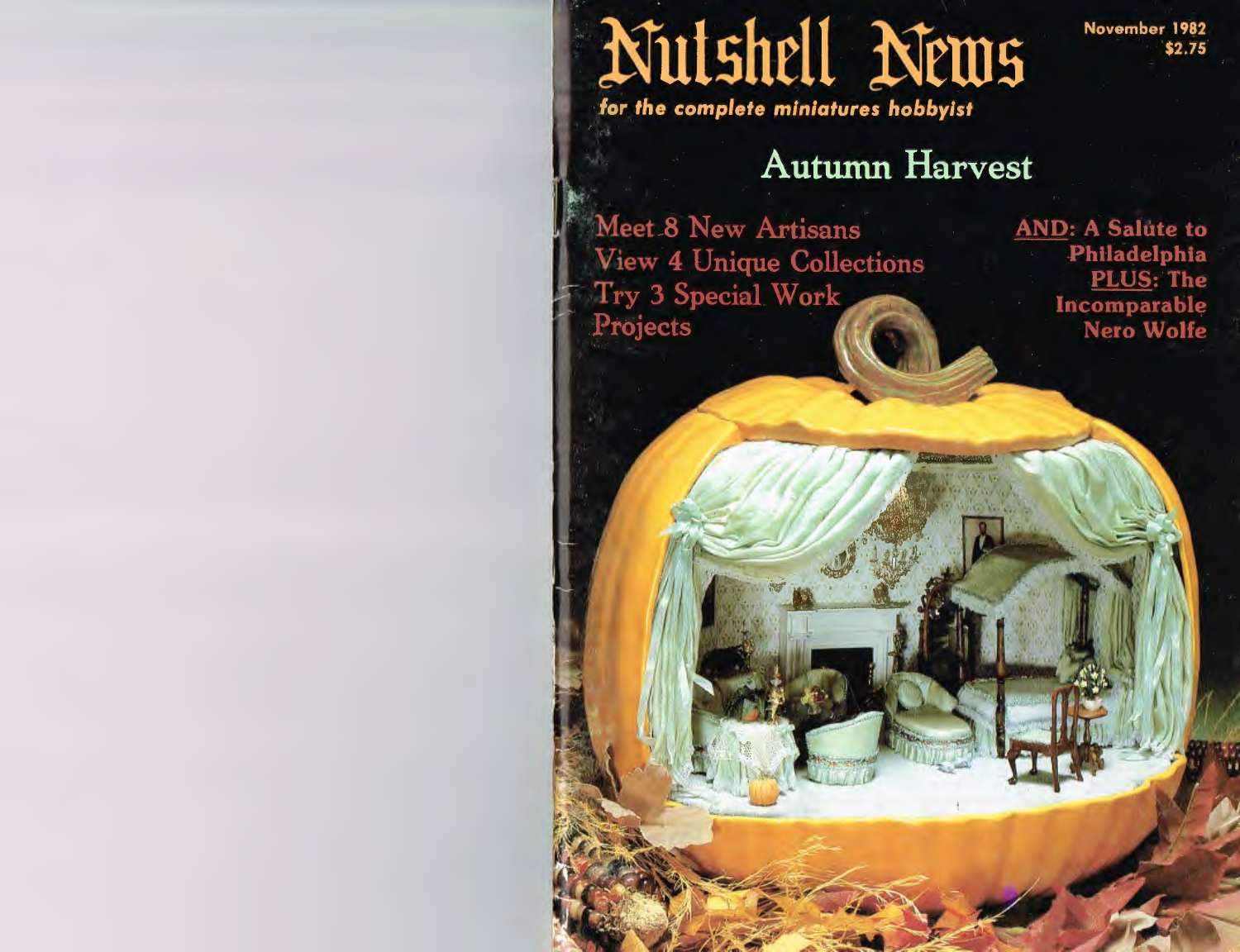

## **The Gourmet Who-Done-It**





IF THERE is a modern American male character who begs to be miniaturized, it is Nero Wolfe. For those who haven't read Rex Stout's stories about the fat detective and his assistant Archie Goodwin or seen him on the short-lived NBC TV series starring William Conrad, he must be explained.

Wolfe is a lazy, crime-solving genius who

rarely leaves his comfortable turn-of-thecentury brownstone on West 35th Street in New York City. A gourmand, a prize orchid grower, and an eccentric with very urbane tastes, he works only to maintain his lifestyle. He speaks seven languages, weighs a seventh of a ton, and has seven steps in front of his house. His favorite expression is "pfui."

It is a miniaturist's dream  $-$  bringing to life a popular character, locating a set of challenging items, and an excuse to combine contemporary plants, foods, gourmet accessories, Oriental rugs, porcelains, and so on.

For over five years I have been collecting and planning for the project. The number of

*In his ojfice (top), Wolfe sits in his big brown leather chair at a cherry desk surrounded by his treasuresthe non-functioning waterfall picture was actually a peep hole from a kitchen alcove, the familiar yellow arm chair, the safe, red leather chair for clients, dart board for exercise, and his beloved yellow Oriental rug (courtesy of the Keshishian Collection). Dee painted the exterior of her Wolfe house to resemble the one featured on NBC (left).*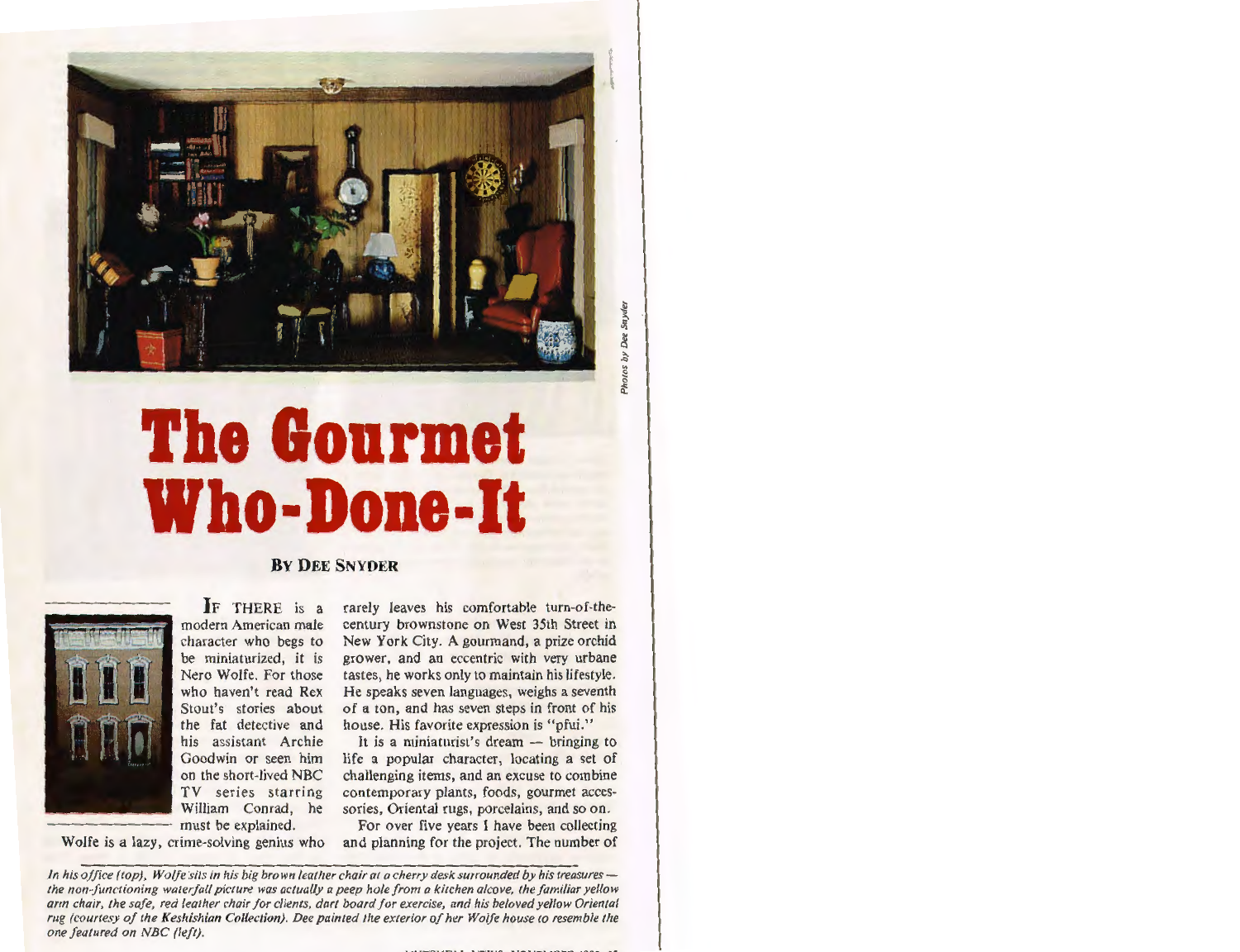

*Taking certain liberties with this discontinued Magnuson house kit, Dee placed Wolfe's office on the second floor. The entrance hall (right) is only a partial view showing a few elegant furnishings. Wolfe's plant rooms located on the brownstone's roof are represented by a green house with orchid plants and equipment. The living room 's accent is on the botanical prints and f lowers appreciated by Wolfe.* 

years does not denote the enormity of the exercise, it is just that Nero was always being put on the back burner. Other Wolfe enthusiasts, knowing my plan, can take credit for goading me to completion . **Virginia Lanham**  whose charming French room was featured in Susan Braun's *Miniature Vignettes*, (Scribners, 1975), finished her authentic Wolfe office before me and sent pictures to prove it! **Bunny Ward** came to my stable and stood over me while she painted woodwork, fitted windows, and pleated draperies.

In 1978 when I mentioned in NN that the project was underway, I had settled on a vignette approach by using a then-available brownstone house kit by **Magnuson Models Inc.** (now a division of **W.K. Walthers),**  called the Victorian Jewel. It was in I" scale, made of molded plastic foam and wood, and

*Due to the small size of this house, Dee didn't have enough space for the "all-important " kitchen. But she still managed to convey the significance of Wolfe's gourrnet tastes by zeroing in on a break· fast area where Fritz is busy preparing trout Montbarry. He is surrounded by gleaming copper, blue and white porcelain, beautiful houseplants and a round table covered in - what else - yellow.* 



measured 27"Hx17"W and was only 6" deep. Instead of all the large important Wolfe details like an elevator, yellow sofa, pool table, and an 8' wide coat rack, I planned to incorporate a smattering of artifacts and articles to create only an impression of a household. Certain liberties were taken.

Translating the written details into an image was helped by the book, *Nero Wolfe of West Thirty Fifth Street* by William S. Baring-Gould (Viking, 1969, and Bantam paperback, 1970). A chapter is devoted to the physical details of the house gleaned from the stories. My first slant was a 1930s household as Wolfe set up housekeeping on West 35th Street about 1930. He loved yellow and had just about everything yellow  $\div$  sofas, chairs, walls, rugs, shirts and so on. Then the lavish and tasteful sets by Charles Rutherford for